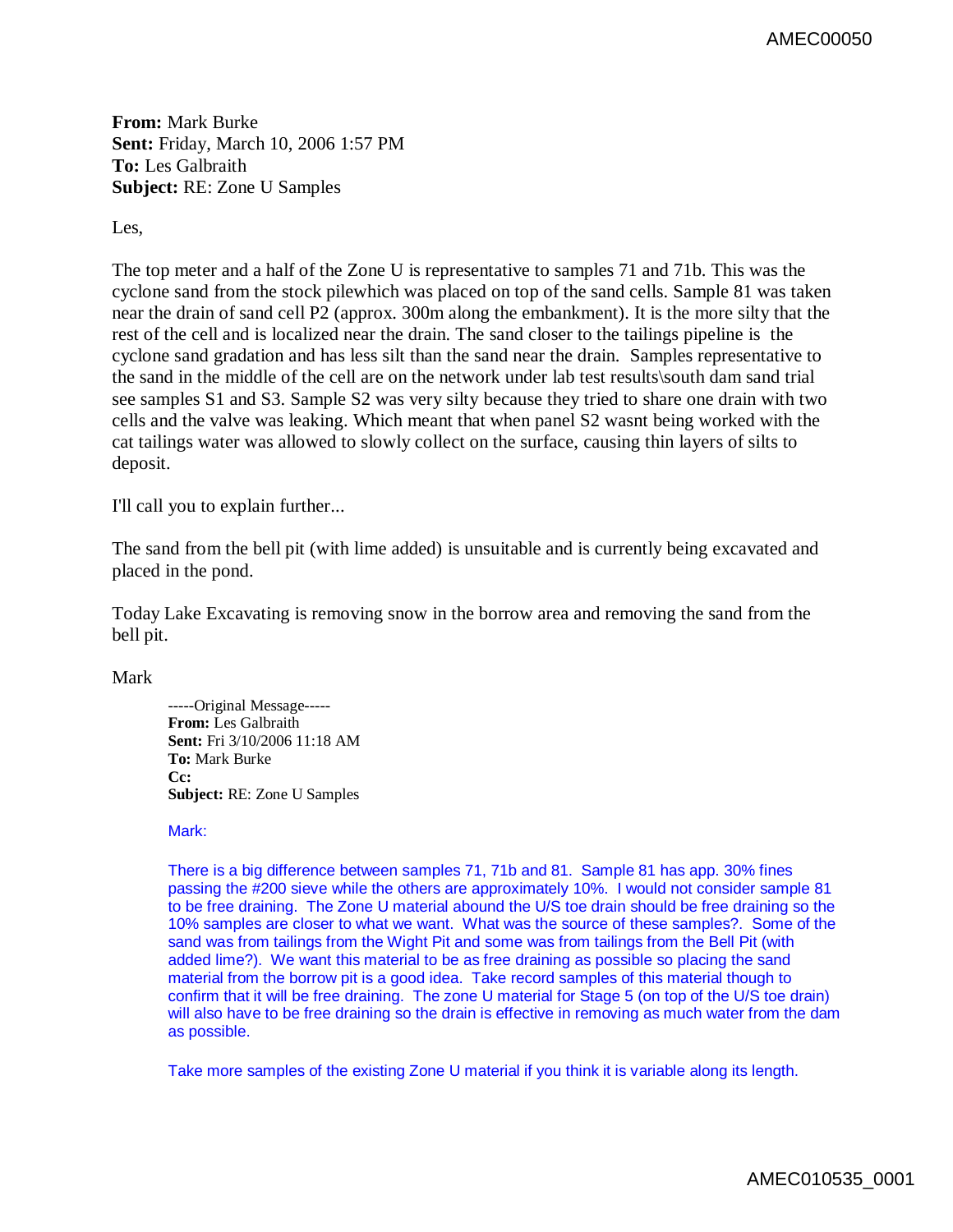**From:** Mark Burke **Sent:** Friday, March 10, 2006 10:56 AM **To:** Les Galbraith **Subject:** RE: Zone U Samples

Les,

KP05-81, KP05-71, and KP05-71b are all samples of the sands placed upstream of the core on the Perimeter Embankment. This material is the same product as the cyclone sands, it drains slowly but fast enough such that water does not to pool. These samples can be found on the M drive under Lab test results\Zone S.xls. This sand has been placed between between chainages 44+00 to 36+50 (approximately). The Zone U between chainages 28+00 and 36+00 has not yet been placed. I can make sure that the top meter of the Zone U is the Zone FT material I showed you in Borrow area 3. We have taken samples of that, and it drains very well.

Ill get that weekly to you by the end of the day,

Mark

-----Original Message----- **From:** Les Galbraith **Sent:** Thu 3/9/2006 4:19 PM **To:** Mark Burke **Cc: Subject:** Zone U Samples

Mark:

We are planning to install a upstream toe drain on the PE this year. The current plan is to install the drain in the Zone U material once the dam has reached 948 m. I need to know what the Zone U material is constructed of for the entire length of the PE. For most of the PE I believe it was tailings sand but I think you said that the work to be completed by Lake involves using other materials for the Zone U. We would ideally like this material to be free draining so the upstream toe drain is effective. I need you to collect Zone U samples all along the PE (chainages 28+00 to 44+00) and test for PSA. Use your judgment to figure out how many samples you need to collect to characterize the Zone U material at the PE.

Call me if you have any questions.

Any word on the progress of last weeks weekly report?

Les Galbraith, P.Eng. Senior Engineer

*Knight Piésold Ltd. 1400 - 750 West Pender*